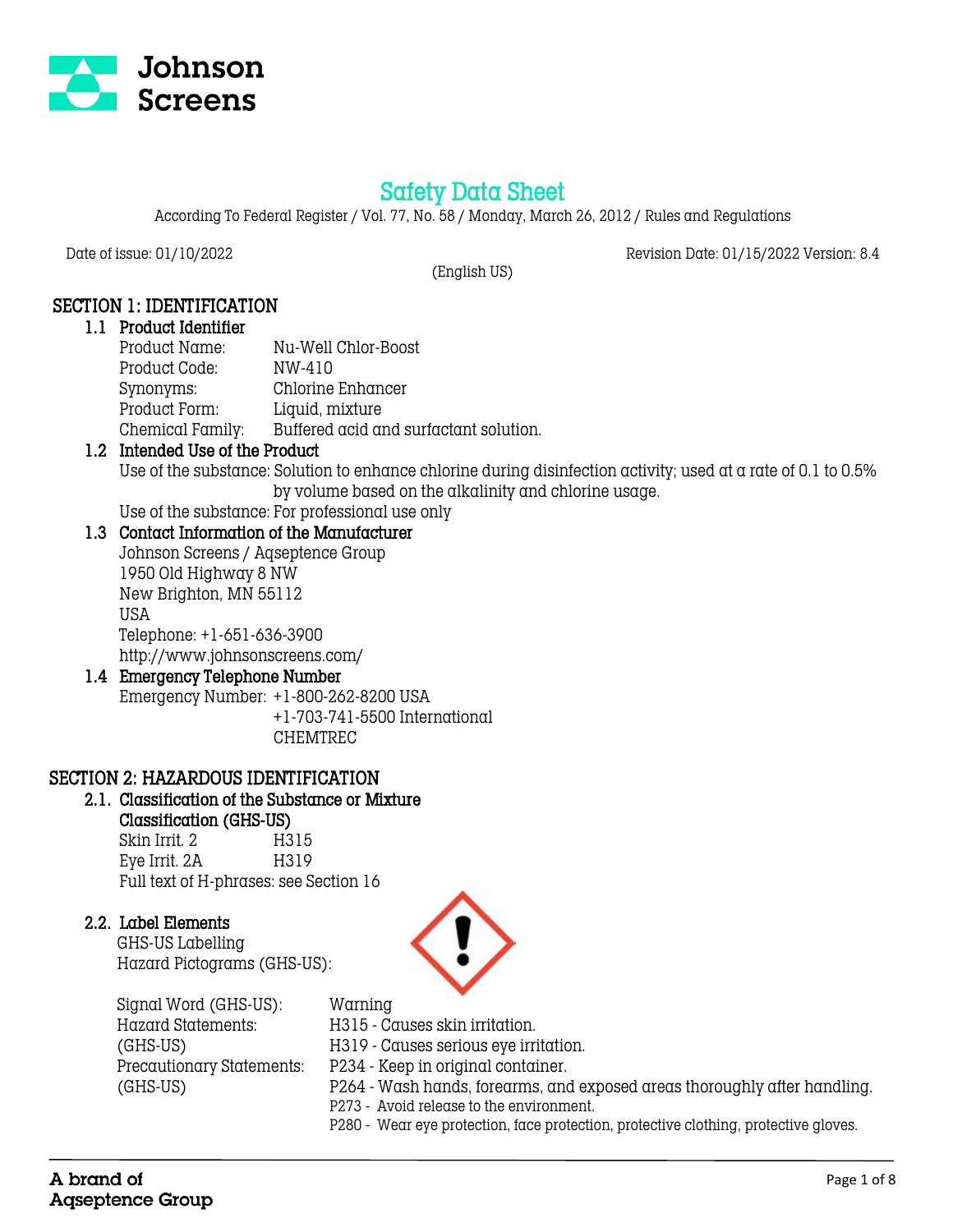

P301+P330+P331 - If swallowed: rinse mouth. Do NOT induce vomiting.

P303+P361+P353 - If on skin (or hair): Take off immediately all contaminated clothing. Rinse skin with water/shower.

P304+P340 - If inhaled: Remove person to fresh air and keep at rest in a position comfortable for breathing.

P305+P351+P338 - If in eyes: Rinse cautiously with water for several minutes. Remove contact lenses, if present and easy to do. Continue rinsing.

P310 - Immediately call a POISON CONTROL CENTER, or a doctor.

P321 - Specific treatment (see Section 4 on this SDS).

P363 - Wash contaminated clothing before reuse.

P390 - Absorb spillage to prevent material damage.

P501 - Dispose of contents/container in accordance with local, regional, national, and international regulations.

#### 2.3. Other Hazards

 Exposure may aggravate those with pre-existing eye, skin, or respiratory conditions. If involved in a fire and thermal decomposition occurs; toxic and acrid vapors may be released.

#### 2.4 Unknown Acute Toxicity (GHS-US) No data available

#### SECTION 3: COMPOSISTION/INFORMATION ON INGREDIENTS

3.1 Substance: Not Applicable

#### 3.2 Mixture

| Name                           | Product Identifier | Percentage  | Classification (GHS-US)               |
|--------------------------------|--------------------|-------------|---------------------------------------|
| Organic acid blend             | CAS No. 26099-09-2 | Proprietary | Acute Tox. 4 (Oral), H302             |
|                                |                    |             | Acute Tox. 4 (Inhalation: mist), H332 |
|                                |                    |             | Skin Corr. 1B, H315                   |
|                                |                    |             | Eye Dam. 1, H319                      |
| Water                          | CAS No. 7732-18-5  | Proprietary | Not classified                        |
| Proprietary surfactant mixture | Proprietary        | Proprietary | Not classified                        |
| Proprietary dispersant polymer | Proprietary        | Proprietary | Not classified                        |

 Note: If Chemical Name/CAS No. is "proprietary" and/or weight percentage is not listed, the specific chemical identity and/or percentage of composition has been withheld as a trade secret in accordance with CFR §1910.1200. See Section 16 for the full text of H-phrases.

#### 3.3 PFAS, PFOS, PFC Statement

 There are no Perfluorooctanoic Acid (PFOA), Perfluorooctyl Sulfonate (PFOS) or Other Perfluorinated Chemicals (PFCs) in the NW-410 product.

## SECTION 4: FIRST AID MEASURES

#### 4.1 Description of First Aid Measures

First-aid Measures General: Never give anything by mouth to an unconscious person. If you feel unwell, seek medical advice (show the label if possible).

First-aid Measures after Inhalation: Keep at rest and in a position comfortable for breathing. Seek medical attention. Symptoms may be delayed.

First-aid Measures after Skin Contact: Remove/Take off immediately all contaminated clothing. Immediately flush skin with plenty of water and mild soap for at least 30 minutes. Seek medical advice/attention. Wash contaminated clothing before reuse.

First-aid Measures after Eye Contact: Immediately rinse with water for a prolonged period while holding the eyelids wide open. Rinse cautiously with water for several minutes. Remove contact lenses, if present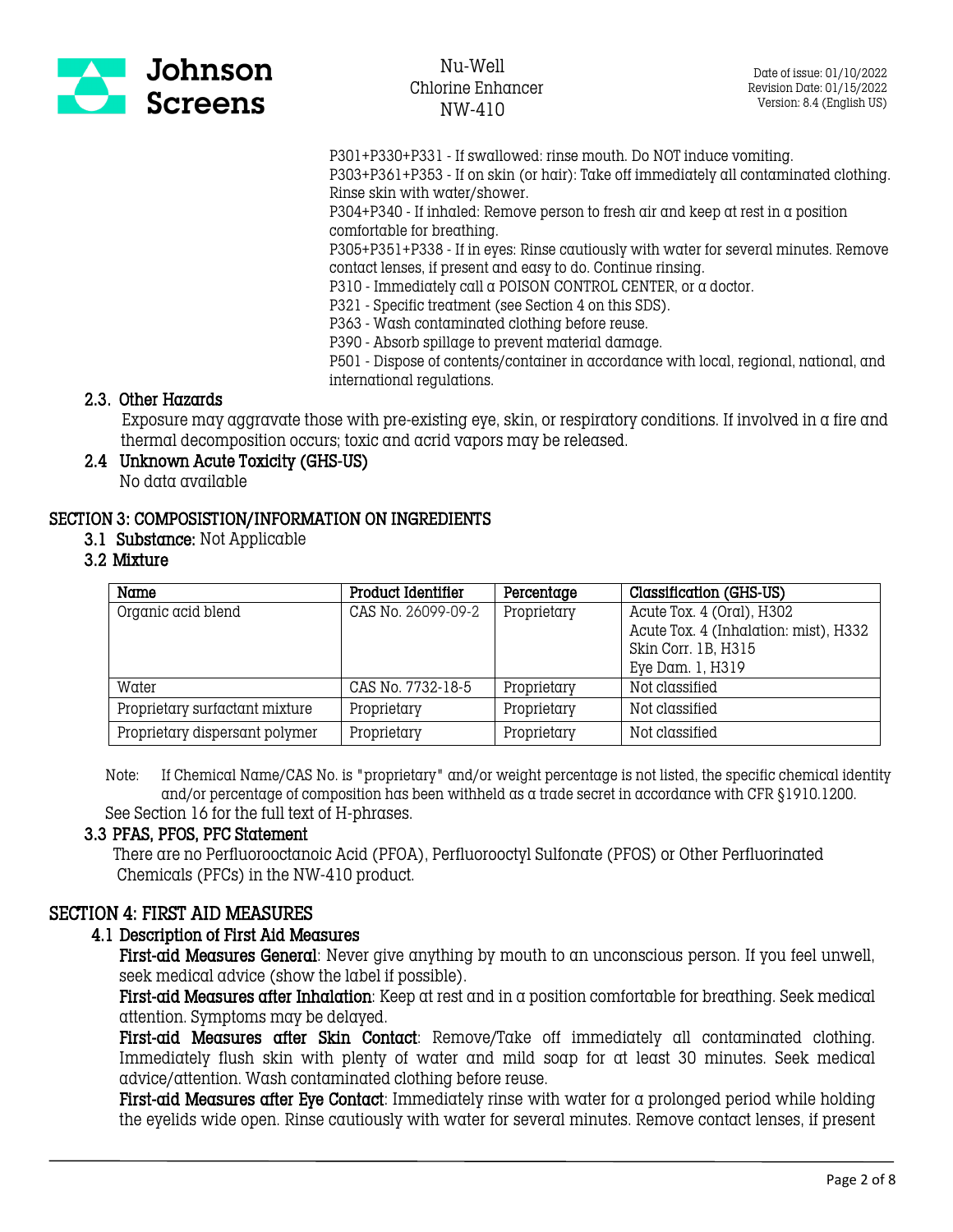

and easy to do. Continue rinsing for at least 30 minutes. Immediately call a POISON CENTER or doctor/physician.

First-aid Measures after Ingestion: Rinse mouth thoroughly with water. Do NOT induce vomiting. Seek medical attention immediately.

#### 4.2 Most Important symptoms and effects, both acute and delayed

Symptoms/Injuries: Causes mild skin irritation and possible severe eye irritation.

Symptoms/Injuries after Inhalation: Inhalation may cause immediate severe irritation progressing quickly to chemical burns. Corrosive to mucus membranes. Corrosive to the respiratory tract. Symptoms may be delayed.

Symptoms/Injuries after Skin Contact: Causes mild skin irritation.

Symptoms/Injuries after Eye Contact: Causes serious eye irritation.

Symptoms/Injuries after Ingestion: May cause irritation of the linings of the mouth, throat, and

gastrointestinal tract. Ingestion of a large quantity of this material could result in serious health hazard.

Chronic Symptoms: None expected under normal conditions of use.

#### 4.3 Indication of any Immediate Medical Attention and Special Treatment Needed

If you feel unwell, seek medical advice (show the label where possible).

## SECTION 5: FIRE FIGHTING MEASURES

5.1 Extinguishing Media

Suitable Extinguishing Media: Use extinguishing media appropriate for surrounding fire. Unsuitable Extinguishing Media: Do not use a heavy water stream. Use of heavy stream of water may spread product.

5.2. Special Hazards Arising From the Substance or Mixture Fire Hazard: Not flammable. Explosion Hazard: Product is not explosive. Reactivity: Reacts with (strong) oxidizers: (increased) risk of fire.

5.3. Advice for Firefighters Precautionary Measures Fire: Exercise caution when fighting any chemical fire.

Under fire conditions, hazardous fumes will be present.

Firefighting Instructions: Keep upwind. Use water spray or fog for cooling exposed containers. In case of major fire and large quantities: evacuate area. Fight fire remotely due to risk.

 Protection During Firefighting: Firefighters must use full bunker gear including NIOSH-approved positive pressure self-contained breathing apparatus to protect against potential hazardous combustion or decomposition products and oxygen deficiencies. Evacuate area and fight the fire from a maximum distance or use unmanned hose holders or monitor nozzles. Cover pooling liquid with foam. Containers can build pressure if exposed to radiant heat; cool adjacent containers with flooding quantities of water until well after the fire is out. Withdraw immediately from the area if there is a rising sound from a venting safety device or discoloration of vessels, tanks, or pipelines. Be aware that burning liquid will float on water. Notify appropriate authorities if liquid enter sewers or waterways.

Other Information: Do not allow the product to be released into the environment. Do not allow run-off from fire fighting to enter drains or water sources.

## SECTION 6: Accidental Release Measures

# 6.1 Personal Precautions, Protective Equipment and Emergency Procedures

General Measures: Avoid all unnecessary exposure. Do not get in eyes, on skin, or on clothing. Do not breathe vapor, mist, or spray.

6.1.1 For Non-emergency Personnel

Protective Equipment: Use appropriate personal protection equipment (PPE).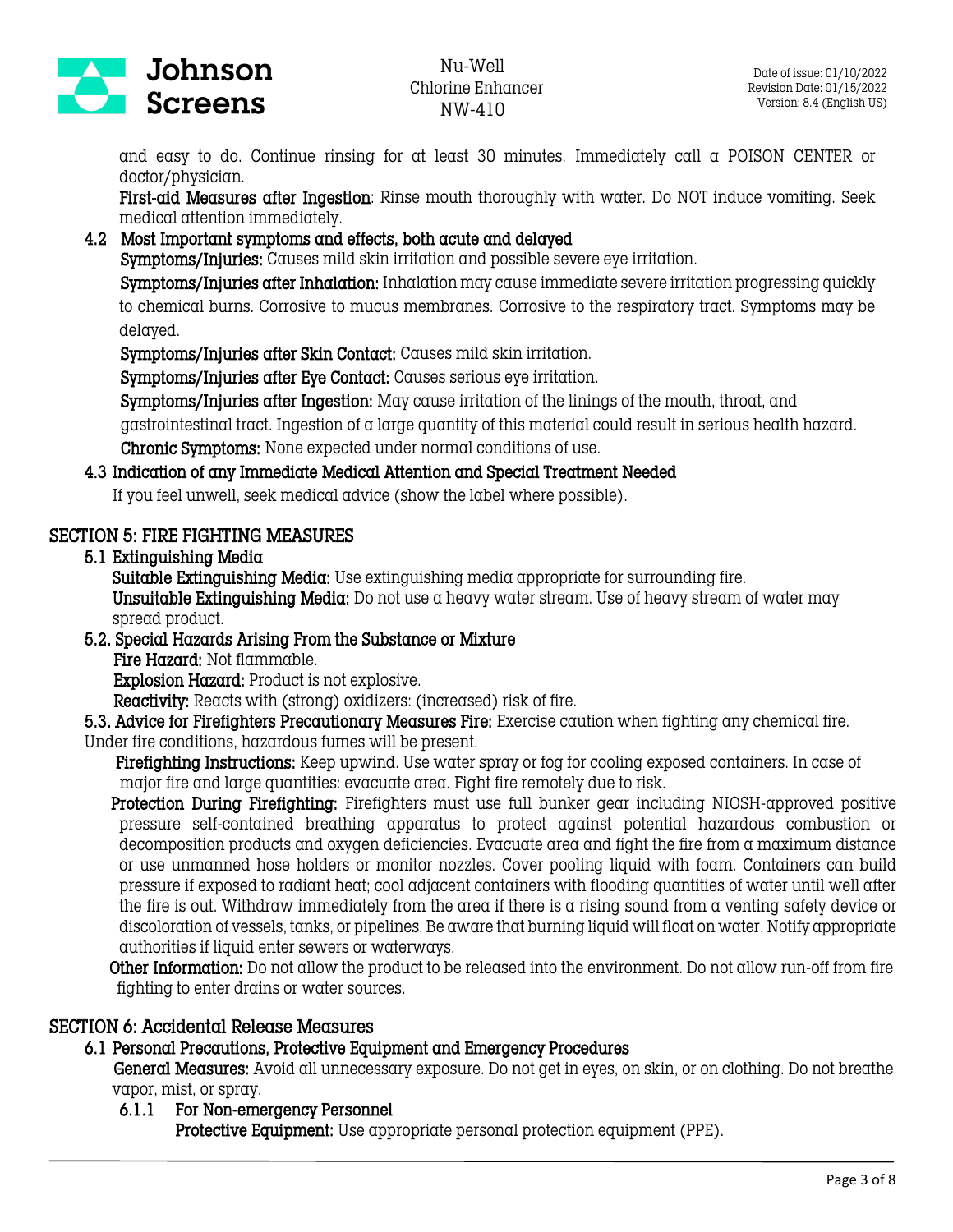

Emergency Procedures: Evacuate unnecessary personnel. Keep upwind.

# 6.1.2 For Emergency Responders

Protective Equipment: Equip cleanup crew with proper protection.

Emergency Procedures: Stop leak if safe to do so. Eliminate ignition sources. Ventilate area.

# 6.2 Environmental Precautions

 Avoid unnecessary release into the environment. Notify authorities if undiluted product enters sewers or public waters.

6.3 Methods and Material for Containment and Cleaning Up For Containment: Contain any spills with dikes or absorbents to prevent migration and entry into sewers or streams.

 Methods for Cleaning Up: Ventilate area. Clean up spills immediately and dispose of waste safely. Small quantities of liquid spill: take up in non-combustible absorbent material and shovel into container for disposal. Collect absorbed material and place into a sealed, labeled container for proper disposal. Practice good housekeeping - spillage can be slippery on smooth surface either wet or dry.

## 6.4 Reference to Other Sections

See heading 8, Exposure Controls and Personal Protection. See Section 13, Disposal Considerations.

# SECTION 7: HANDLING AND STORAGE

## 7.1 Precautions for Safe Handling

Additional Hazards When Processed: Any proposed use of this product in an elevated temperature process should be thoroughly evaluated to assure that safe operating conditions are established and maintained. Hygiene Measures: Handle in accordance with good industrial hygiene and safety procedures. Always wash your hands immediately after handling this product, and once again before leaving the workplace. Contaminated work clothing should not be allowed out of the workplace. Wash contaminated clothing before reuse. Do not eat, drink, or smoke in areas where product is used.

Storage Conditions: Store in a dry, cool, and well-ventilated area. Keep container closed when not in use. Store away from oxidizers and caustic products. Storage areas should be periodically checked for damage and integrity.

Incompatible Products: Strong oxidizers. Strong bases.

## 7.2 Conditions for Safe Storage, Including Any Incompatibilities

Technical Measures: Observe all regulations and local requirements regarding storage of containers. Container remains hazardous when empty, unless properly cleaned. Continue to observe all precautions. Containers and equipment used to handle this product should be exclusively for this material.

## 7.3 Specific End Use(s)

Solution to enhance chlorine during disinfection activity; used at a rate of 0.1 to 0.5% by volume based on the alkalinity and chlorine usage.

# SECTION 8: EXPOSURE CONTROLS/PERSONAL PROTECTION

## 8.1 Control Parameters

For substances listed in Section 3 that are not listed here, there are no established exposure limits from the manufacturer, supplier, importer, or the appropriate advisory agency including: ACGIH (TLV), NIOSH (REL), or OSHA (PEL).

#### 8.2 Exposure Controls

| Appropriate Engineering Controls: | Emergency eye wash fountain should be available in the immediate<br>vicinity of any potential exposure. Ensure adequate ventilations,<br>especially in confined areas. Ensure all national/local regulations<br>are observed. |
|-----------------------------------|-------------------------------------------------------------------------------------------------------------------------------------------------------------------------------------------------------------------------------|
| Personal Protective Equipment:    | Face shield. Protective goggles. Protective clothing. Gloves.<br>Insufficient ventilation: wear respiratory protection.                                                                                                       |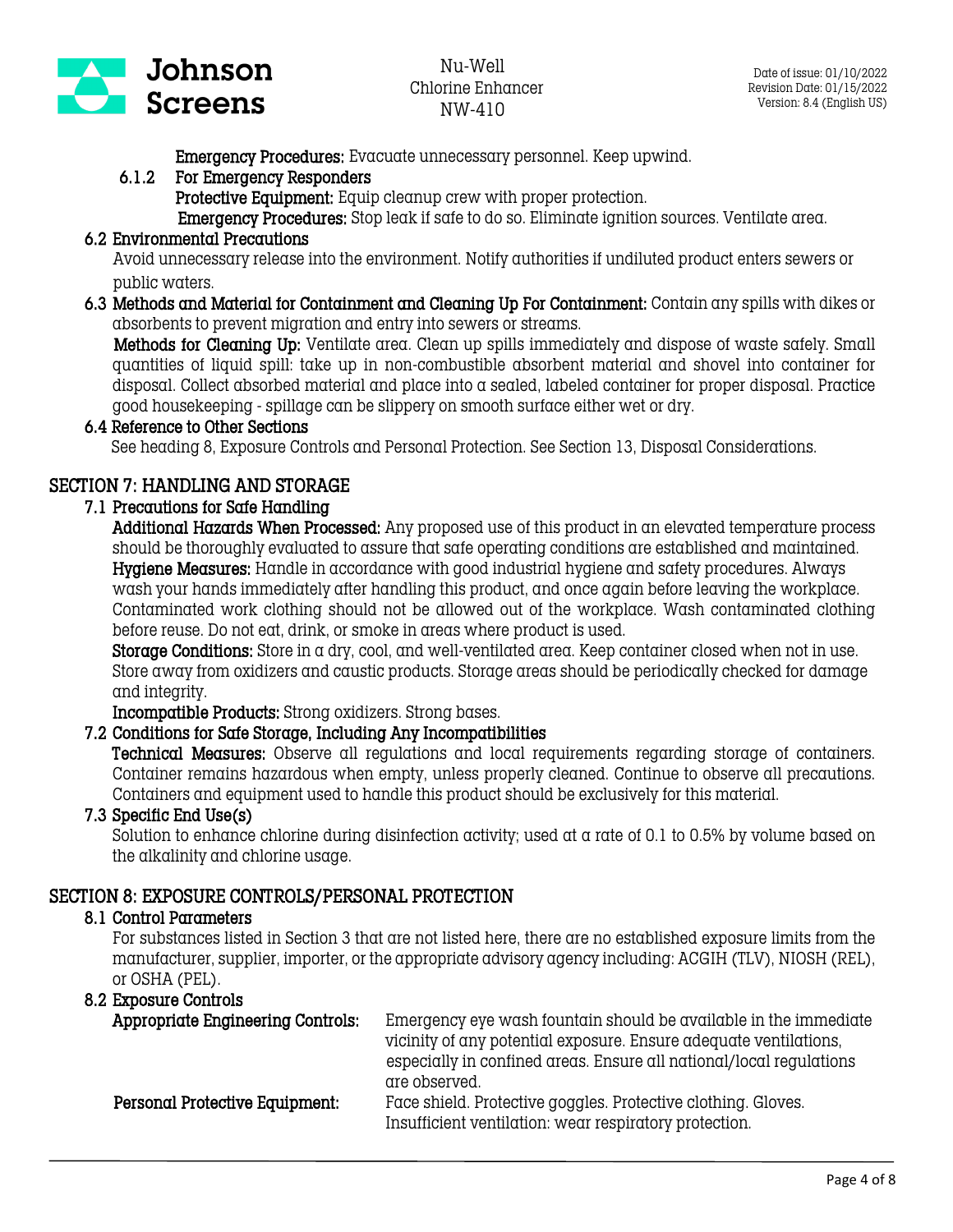



 Hand Protection: Impermeable protective gloves. Eye Protection: Chemical safety goggles. Skin and Body Protection: Wear suitable protective clothing.<br>
Respiratory Protection: If exposure limits are exceeded or

Environmental Exposure Controls: Avoid release to the environment.

 Materials for Protective Clothing: Chemically resistant materials and fabrics. If exposure limits are exceeded or irritation is experienced, approved respiratory protection should be worn. Consumer Exposure Controls: Do not eat, drink, or smoke during use.

# SECTION 9: PHYSICAL AND CHEMICAL PROPERTIES

9.1 Information on Basic Physical and Chemical Properties

| Physical State:     | Liquid               | Appearance:            | Clear, light amber                                   |
|---------------------|----------------------|------------------------|------------------------------------------------------|
| Odor:               | Slight chemical odor | Solubility:            | Water (complete)                                     |
| pH:                 | 2.8                  | Specific Gravity: 1.12 |                                                      |
| Boiling point:      | 112 °C (233.6 °F)    |                        | Freezing point: $0 °C$ (32 °F) – clouding will occur |
| Vapor Density:      | $1.0$ (water)        | Vapor pressure:        | Vapor is water                                       |
| Auto Ignition Temp: | Non-detect (none)    |                        |                                                      |

9.2 Other Information No additional information

# SECTION 10: STABILITY AND REACTIVITY

10.1 Reactivity: Reacts with (strong) oxidizers. Hazardous reactions will not occur under normal conditions.

10.2 Chemical Stability: Stable under recommended handling and storage conditions (see Section 7).

10.3 Possibility of Hazardous Reactions: Hazardous polymerization will not occur.

10.4 Conditions to Avoid: Direct sunlight, extremely high or low temperatures, open flames, sources of ignition and incompatible materials.

10.1 Incompatible Materials: Strong oxidizers.

10.2 Hazardous Decomposition Products: Carbon oxides (CO, CO<sub>2</sub>), oxides of nitrogen, oxides of sulfur.

## SECTION 11: TOXICOLOGICAL INFORMATION

#### 11.1 Information on Toxicological Effects

Acute Toxicity: Not Classified. LD50 Oral Rat: >5000 mg/kg LC50 Inhalation Rat: 20 mg/l/4h Skin Contact – Acute: Dermal LD50 Rabbits > 3000 mg/kg Skin Contact – Chronic: Skin irritation Rabbits (Draize Score 1.6 /8) Eye Contact – Acute: Minimal Rabbits (Draize score 2.7 / 110) Skin Corrosion/Irritation: May cause irritation to skin and serious eye irritation or damage. pH: 2.8 Serious Eye Damage/Irritation: May cause serious eye irritation or damage. pH: 2.8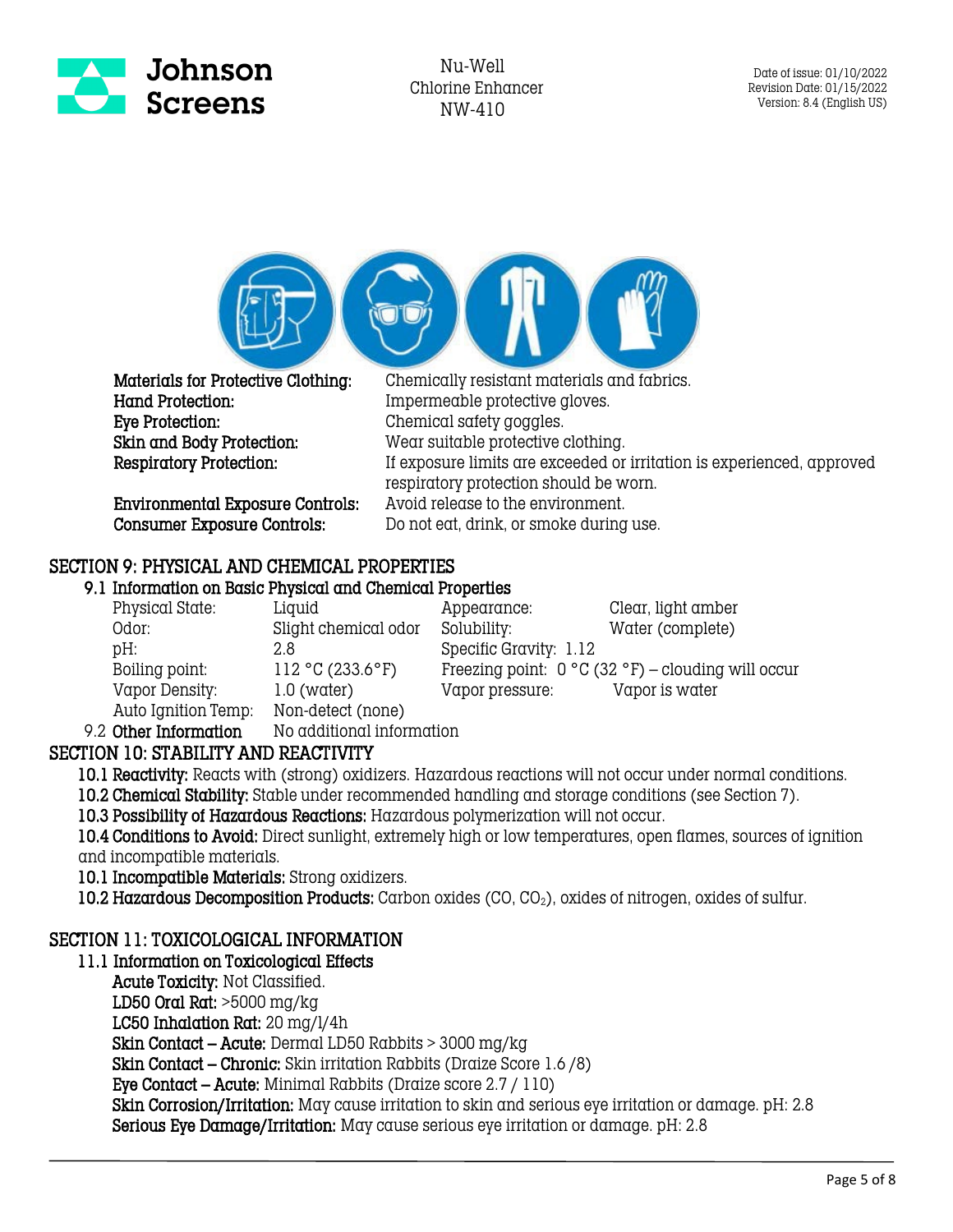

Respiratory or Skin Sensitization: Not Classified. Germ Cell Mutagenicity: Not Classified.

Carcinogenicity: Not Classified.

Reproductive Toxicity: Not Classified.

Specific Target Organ Toxicity (single exposure): Not Classified.

Specific Target Organ Toxicity (repeated exposure): Not Classified.

Aspiration Hazard: Not Classified.

Symptoms/Injuries after Inhalation: Inhalation of mist may cause severe irritation to lungs and nasal passages progressing to chemical burns with prolonged exposure. Mildly corrosive to mucus membranes and respiratory tract. Symptoms may be delayed.

Symptoms/Injuries after Skin Contact: May cause skin irritation. Prolonged exposure could result in more severe irritation or chemical burns.

Symptoms/Injuries after Eye Contact: May cause serious eye damage if not rinsed immediately. Symptoms/Injuries after Ingestion: May cause burns or irritation of the linings of the mouth, throat, and gastrointestinal tract. Swallowing a large quantity of this material may pose a serious health hazard. Chronic Symptoms: None expected under normal conditions of use.

# SECTION 12: ECOLOGICAL INFORMATION

12.1 Toxicity

 Ecology – General: This material is hazardous to the aquatic environment in large quantities. Keep out of sewers and waterways unless neutralized and/or diluted.

Ecology – Water: This material is hazardous to the aquatic environment in large quantities. Keep out of sewers and waterways unless neutralized and/or diluted.

LC50 Bluegill: 250 mg/l EC50 Daphnia 1: 44 mg/l

## 12.2 Persistence and Degradability

BOD (5) 1.0% solution: 7950 mg O2/L

BOD (5) 0.1% solution: 725 mg O2/L

Total Organic Carbon: 15.2%

12.3 Bioaccumulation Potential: Non-bioaccumulating

- 12.4 Mobility in Soil: Undiluted product is slightly viscous and has limited mobility in soils.
- 12.5 Other Adverse Effects: Avoid release of undiluted product into the environment.

## SECTION 13: DISPOSAL CONSIDERATIONS

## 13.1 Waste Treatment Methods

Sewage Disposal Recommendations: Diluted product will not disrupt waste water treatment. Do not empty into drains; dispose of this material and its container in a safe way.

 Waste Disposal Recommendations: Dispose of waste material in accordance with all local, regional, national, and international regulations.

## SECTION 14: TRANSPORTATION INFORMATION

## 14.1 In Accordance with DOT

Not regulated as a hazardous material by the US Dept. of Transportation (DOT) 49CFR 172.101 Hazardous Materials Table

Proper Shipping Name: COMPOUND, LIQUID, CLEANING, CORROSIVE, POLYMALAEIC ACID BLEND Hazard Class: Non-Hazardous

Identification Number: UN/NA1760

Label Codes: None Required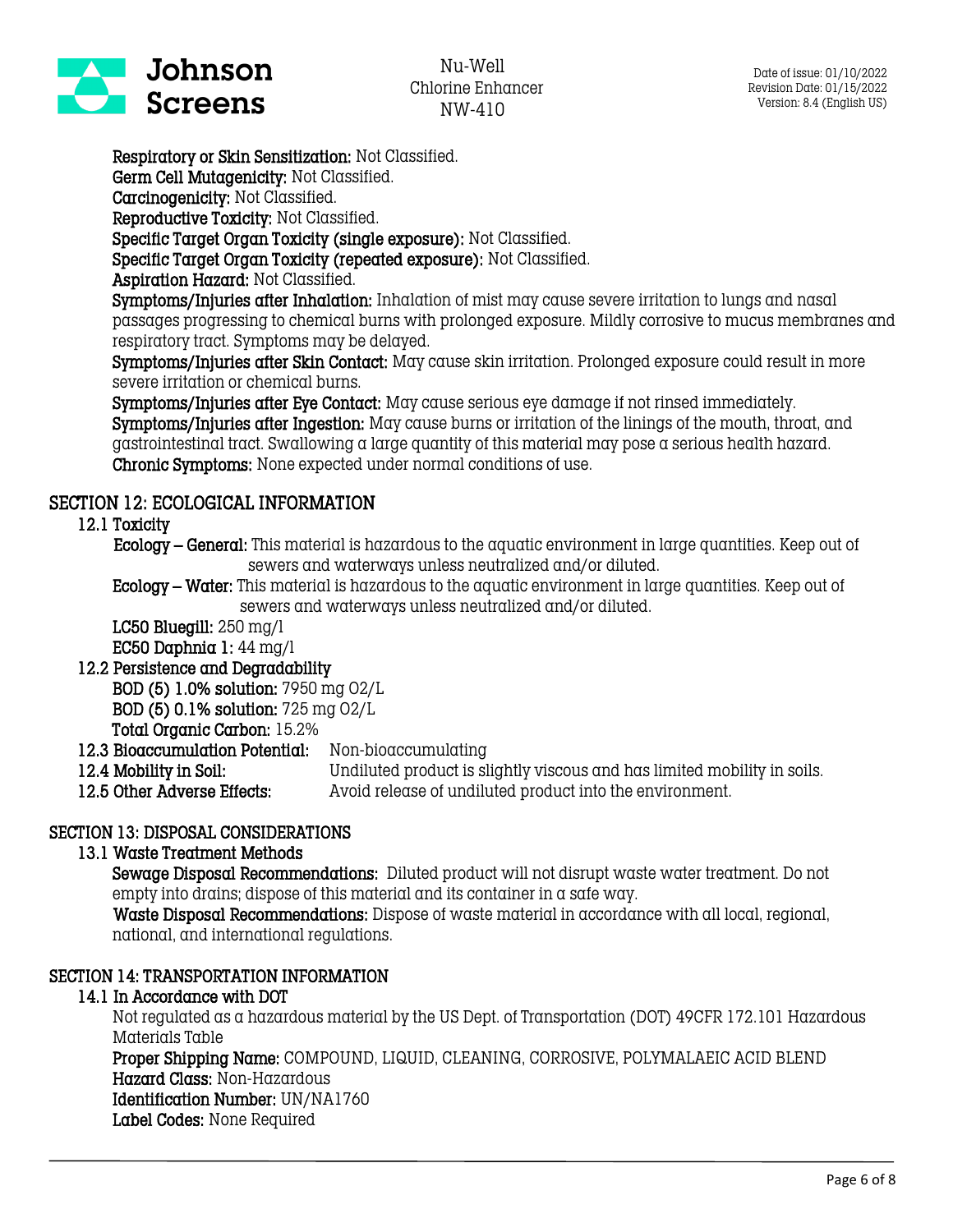

Packing Group: II ERG Number: 154 14.2 In Accordance with IMDG Proper Shipping Name: COMPOUND, LIQUID, CLEANING, CORROSIVE, POLYMALAEIC ACID BLEND Hazard Class: Non-Hazardous Identification Number: UN/NA1760 Packing Group: II Label Codes: None Required EmS-No. (Fire): F-A EmS-No. (Spillage): S-B 14.3 In Accordance with IATA Proper Shipping Name: COMPOUND, LIQUID, CLEANING, CORROSIVE, POLYMALAEIC ACID BLEND Packing Group: II Identification Number: UN/NA1760 Hazard Class: Non-Hazardous Label Codes: None Required ERG Code (IATA): 8L 14.4 In Accordance Canadian TDG Proper Shipping Name: COMPOUND, LIQUID, CLEANING, CORROSIVE, POLYMALAEIC ACID BLEND Hazard Class: Non-Hazardous Label Codes: None Required Reportable Quantity: None

#### SECTION 15: REGULATORY INFORMATION

15.1 RCRA Status: Not a hazardous waste under RCRA 40 CFR 261. No reportable quantities.

- 15.2 SARA/TITLE III-CERCLA List: This product does not contain a "CERCLA" listed hazardous substance for emergency release notification under Sec. 304 (40CFR 302).
- 15.3 SARA/TITLE III-Toxic Chemicals List: This product does not contain a toxic chemical for routine annual "Toxic Chemical Release Reporting" under Sec. 313 (40CFR 372).
- 15.4 TSCA Inventory Status: Chemical components listed on TSCA Inventory.
- 15.5 California Proposition 65: This product does not contain any chemicals currently on the California list of known carcinogens and reproductive toxins.
- 15.6 Canadian WHMIS Classification: This product does not contain any hazardous materials under CPR and this MSDS discloses all information elements required by the CPR.
- 15.7 NSF Standard 60: Certified for use in potable water well cleaning and pipe line cleaning.

#### SECTION 16: OTHER INFORMATION, INCLUDING DATE OF PREPARATION OR LAST REVISION

Date of Issue: 01/10/2002

Revision Date: 01/15/2022 Version: 8.3 (English US)

#### HS Tariff Classification Number: 3402.90.5030 preference criterion A

Other Information: This document has been prepared in accordance with the SDS requirements of the OSHA Hazard Communication Standard 29 CFR 1910.1200.